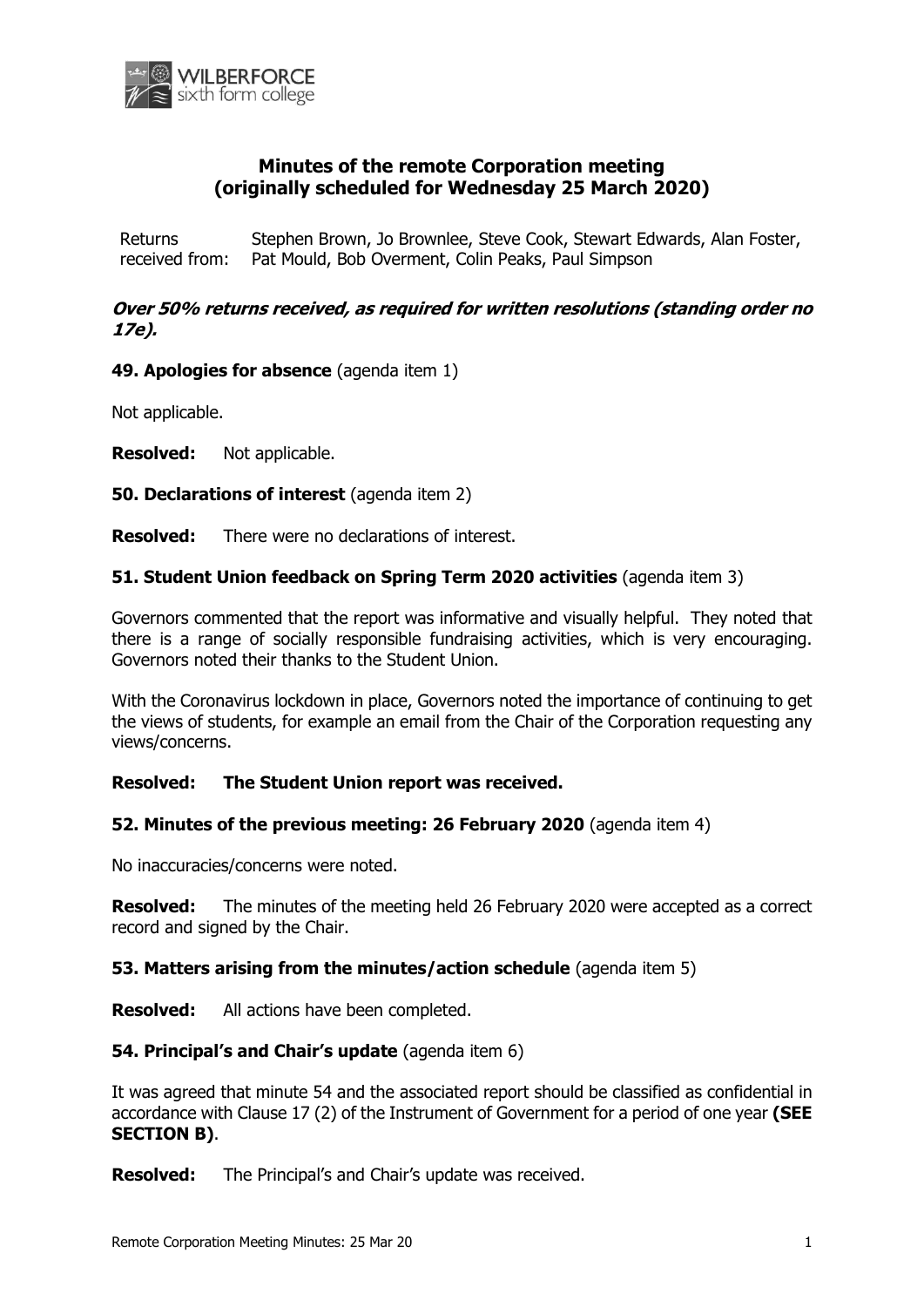## **55. H&S termly report** (agenda item 7)

It was agreed that minute 55 and the associated report should be classified as confidential in accordance with Clause 17 (2) of the Instrument of Government for a period of one year **(SEE SECTION B)**.

## **56. Safeguarding termly report** (agenda item 8)

It was agreed that minute 56 and the associated report should be classified as confidential in accordance with Clause 17 (2) of the Instrument of Government for a period of one year **(SEE SECTION B)**.

## **57. Quality & Standards Committee: 5 February 2020** (agenda item 9)

Governors noted the importance of mid-year reviews and noted that they are designed to help identify those members of staff that are satisfactory / high performers and those failing to make sufficient progress. Colin Peaks clarified that mid-year reviews are undertaken but last year's took place alongside a full faculty restructure. Due to the changes in line management at this time and the significant upheaval for staff, there was not enough evidence to progress any issues further.

**Resolved:** The minutes of the meeting held on 5 February 2020 and the Governor scrutiny activity update were received.

## **58. Audit Committee: 26 February 2020** (agenda item 10)

Governors noted that the risk analysis is comprehensive and relevant. It was suggested that information about the board assurance framework be included with the papers to show, particularly new Governors, how scores are calculated.

Governors noted that the financial controls self-assessment annual review was thorough. They added that overall financial controls are very good but small team sizes sometimes mean segregation of duties is difficult.

**Resolved:** The minutes of the meeting held on 26 February 2020 were received the following recommendations adopted:

- a. Minute 24: Audit Committee commissioned business
- b. Minute 25: Board Assurance/risk management
- c. Minute 26: Rolling implementation of audit recommendations
- d. Minute 28: Financial controls self-assessment annual review

### **59. Search & Governance Committee: 4 March 2020** (agenda item 11)

In response to a Governor query, the Clerk confirmed that it was planned that Chris Gurevitch would be presented with flowers at her last meeting (25 March). This will be organised following the Government's imposed lockdown.

**Resolved:** The minutes of the meeting held on 4 March 2020 were received and the following recommendations adopted: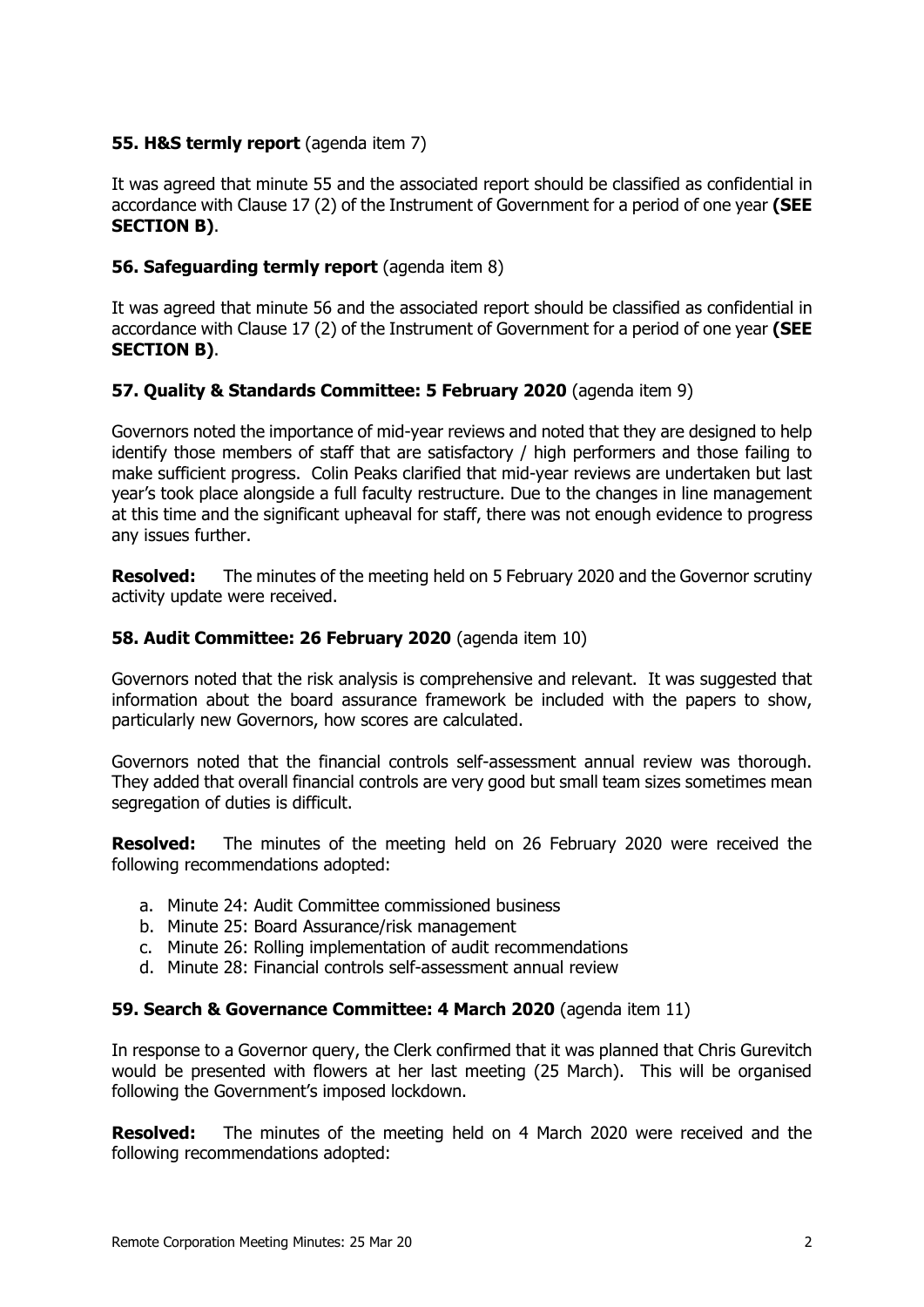- a. Minute 20a: Governor application form
- b. Minute 20c: Corporation self-assessment
- c. Minute 24: Governor scrutiny procedure
- d. Minute 27.4: Coronavirus

### **60. Finance & General Purposes Committee: 11 March 2020** (agenda item 12)

**Resolved:** The minutes of the meeting held on 11 March 2020 were received and the following recommendations adopted:

- a) Minute 38a: Acceptable Use Policy
- b) Minute 40: Policies
	- i. Staff Code of Conduct Policy
	- ii. Tuition Fees Policy
- c) Minute 42: Management accounts for the period ended 31 January 2020
- d) Minute 44: Cumulative budget transfers for the period ended 31 January 2020

### **61. Remuneration Committee: 22 January 2020** (agenda item 13)

**Resolved:** The minutes of the meeting held on 22 January 2020 were received (excluding Staff and Student Governors).

### **62. Confidential items** (agenda item 14)

**Resolved:** It was agreed that minutes 54, 55, 56 and 61 should be classified as confidential in accordance with Clause 17 (2) of the Instrument of Government and associated reports are therefore not available for circulation to the public, college staff (excluding senior post holders) or students. Please refer to Committee minutes for detail on which Committee notes and reports are confidential.

### **63. Date of next meeting** (agenda item 15)

**Resolved:** The next Corporation meeting is scheduled for 1 July 2020, however this will be reviewed following the lockdown.